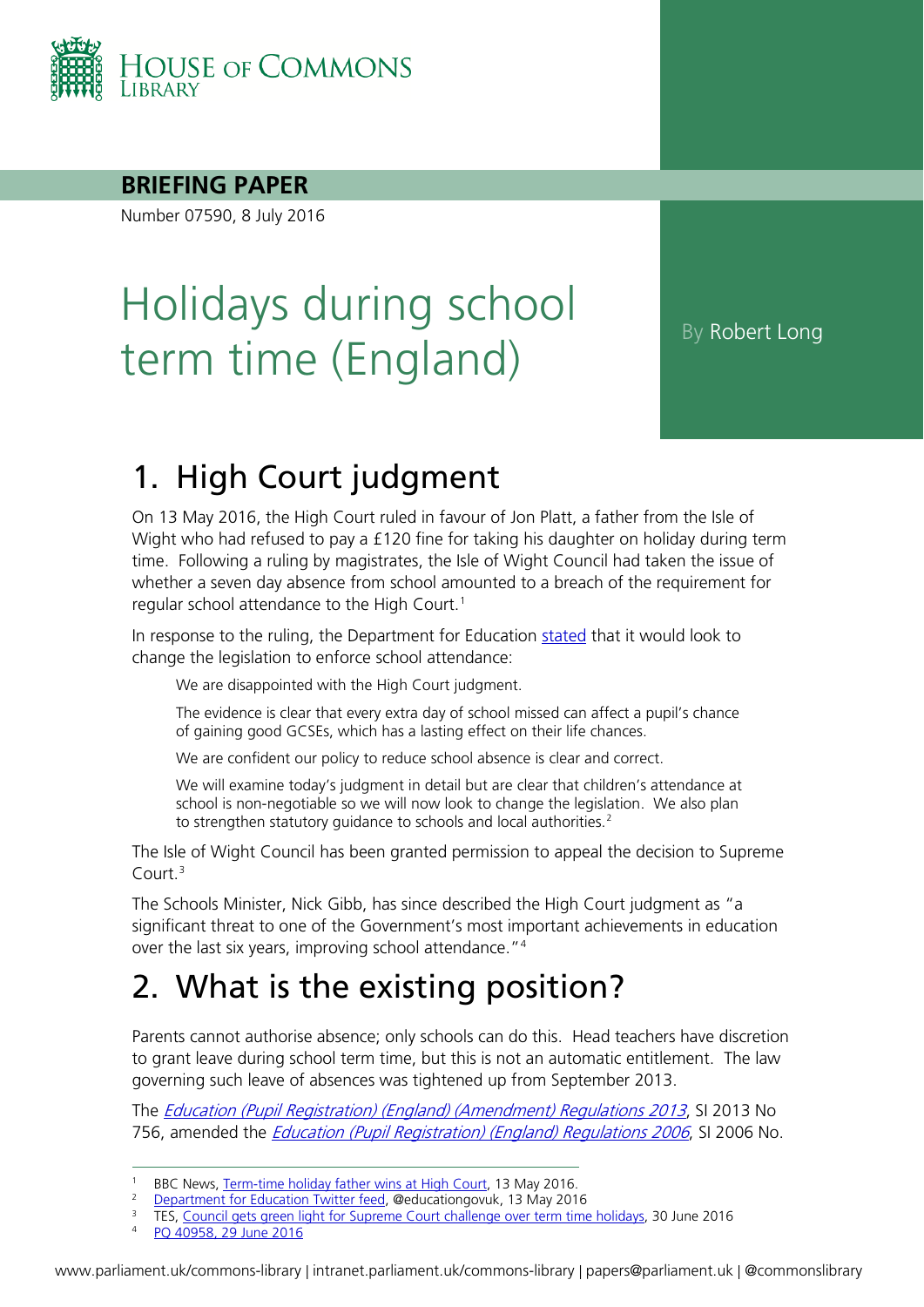1751, to remove references to family holiday and extended leave as well as the statutory threshold of ten school days.

Prior to the changes, head teachers could grant a leave of absence for the purpose of a family holiday during term time in "special circumstances" of up to ten school days per year.

Under the new regulations, **head teachers may not grant leave of absence during term-time unless there are exceptional circumstances**. The regulations took effect from 1 September 2013.

Section 7 of the *[Education Act 1996](http://www.legislation.gov.uk/ukpga/1996/56/section/7)* sets out that parents have a duty to ensure that children of compulsory school age receive an education "either by regular attendance at school or otherwise."

Department for Education [advice](https://www.gov.uk/government/uploads/system/uploads/attachment_data/file/361008/Advice_on_school_attendance_sept_2014.pdf) summarises the legal powers and duties that govern school attendance, and explains how they apply to local authorities, head teachers, school staff, governing bodies, pupils and parents. The frequently asked questions section states:

#### **Can a parent take their child on holiday during term time?**

Head teachers should only authorise leave of absence in exceptional circumstances. If a head teacher grants a leave request, it will be for the head teacher to determine the length of time that the child can be away from school. Leave is unlikely, however, to be granted for the purposes of a family holiday as a norm.<sup>[5](#page-1-0)</sup>

### 2.1 Fines for unauthorised absences

The imposition of penalty notices (fines) for unauthorised absence from school is not new; however, the rules on enforcing fines were also tightened up from September 2013. Since then, the amount of time a parent has to pay a fine has been reduced to allow swifter enforcement of unpaid notices. Parents now have to pay £60 within 21 days; and this will rise to £120 if paid within 22 to 28 days of the notice being issued.<sup>[6](#page-1-1)</sup> If the fine is not paid the parent can be prosecuted.

Penalty notices can only be issued by a head teacher or someone authorised by them (a deputy or assistant head authorised by the head teacher), a local authority officer or the police. Penalty notices can be issued to each parent liable for the attendance offence or offences.<sup>[7](#page-1-2)</sup>

## 3. Petitions and Government comment

The restrictions on term-time holidays have proved controversial. A [petition](https://petition.parliament.uk/petitions/106133) arguing for the introduction of an allowance for up to two weeks term time leave from school for holidays was submitted to Parliament in summer 2015, and received over 120,000 signatures. A May 2016 [petition](https://petition.parliament.uk/petitions/129698) on the same subject has received over 190,000 signatures.

<span id="page-1-0"></span><sup>5</sup> DfE, School attendance: Departmental advice for maintained schools, academies, independent schools and [local authorities,](https://www.gov.uk/government/uploads/system/uploads/attachment_data/file/518586/Advice_on_school_attendance.pdf) p16

<span id="page-1-1"></span><sup>&</sup>lt;sup>6</sup> [The Education \(Penalty Notices\) \(England\) \(Amendment\) Regulations 2013](http://www.legislation.gov.uk/uksi/2013/757/contents/made), SI 2013 No 757, see also the DFE Explanatory Memorandum on the 2013 regulations.

<span id="page-1-2"></span><sup>&</sup>lt;sup>7</sup> The Educati[o](http://www.legislation.gov.uk/uksi/2013/756/pdfs/uksiem_20130756_en.pdf)n (Penalty Notices) (England) Regulations 2007; DfE guidance Parental responsibility measures [for school attendance and behaviour: Statutory guidance for maintained schools, academies, local](https://www.gov.uk/government/uploads/system/uploads/attachment_data/file/401467/parental_responsibility_measures_for_school_attendance_and_behaviour.pdf.pdf)  [authorities and the police,](https://www.gov.uk/government/uploads/system/uploads/attachment_data/file/401467/parental_responsibility_measures_for_school_attendance_and_behaviour.pdf.pdf) provides further information